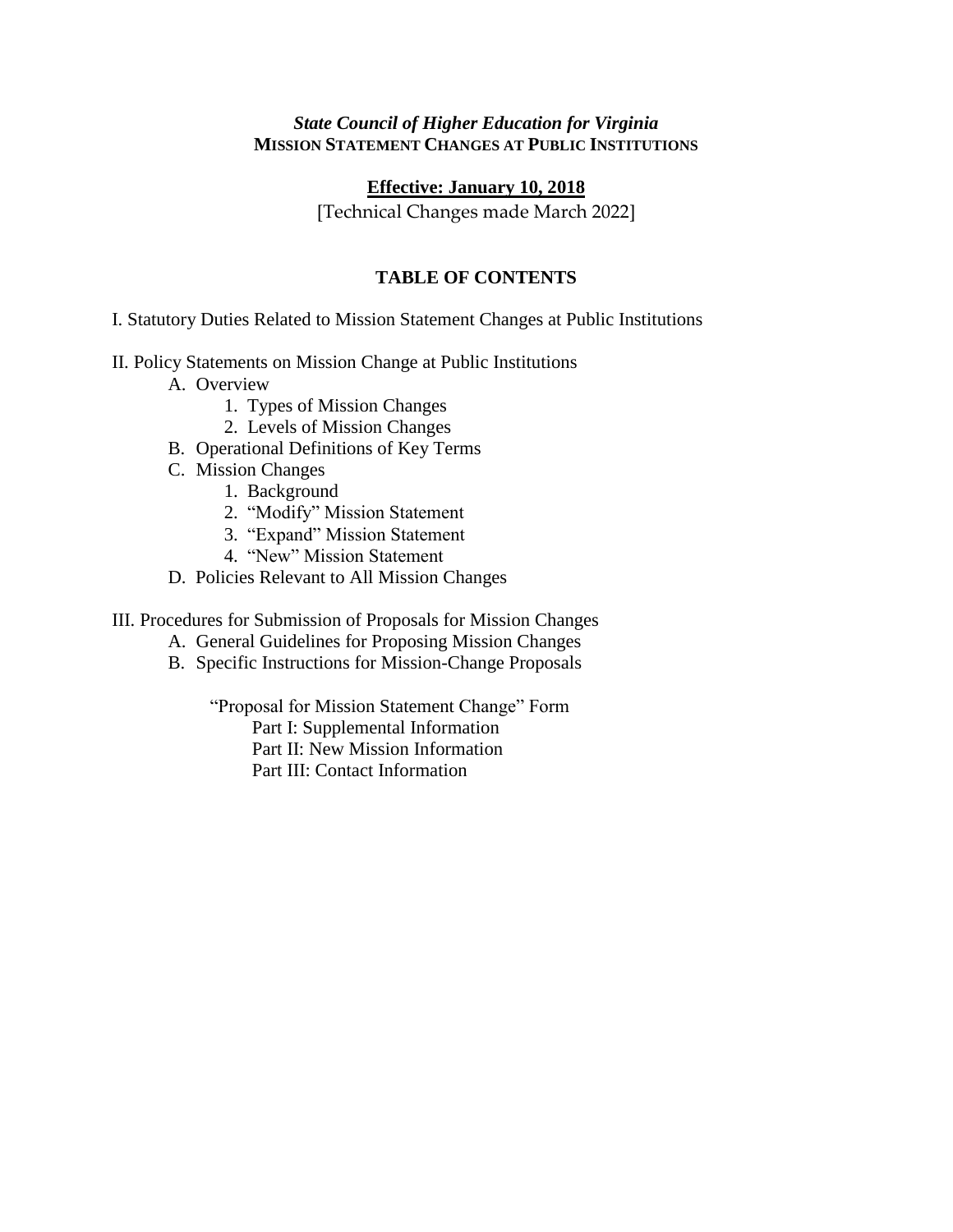#### *State Council of Higher Education for Virginia* **MISSION STATEMENT CHANGES AT PUBLIC INSTITUTIONS**

# **Effective: January 10, 2018** [Technical Changes made March 2022]

#### **I. Statutory Duties Related to Mission Statement Changes at Public Institutions.**

The Code of Virginia, Section 23.1-203, charges the State Council of Higher Education for Virginia (SCHEV) and institutions of higher education with various responsibilities and duties. Those most directly related to institutional mission statement changes are listed below.

- "Review and approve or disapprove any proposed change in the statement of mission of any presently existing public institution of higher education and to define the mission of all public institutions of higher education created after the effective date of this provision. The Council shall report such approvals, disapprovals, and definitions to the Governor and the General Assembly at least once every six years. No such actions shall become effective until 30 days after adjournment of the session of the General Assembly next following the filing of such a report. Nothing in this subdivision shall be construed to authorize the Council to modify any mission statement adopted by the General Assembly or empower the Council to affect, either directly or indirectly, the selection of faculty or the standards and criteria for admission of any public institution, whether related to academic standards, residence or other criteria. Faculty selection and student admission policies shall remain a function of the individual institutions." (§23.1-203(2))
- "Study any proposed escalation of any public institution to a degree granting level higher than that level to which it is presently restricted and to submit a report and recommendation to the Governor and the General Assembly relating to the proposal. The study shall include the need for and benefits or detriments to be derived from the escalation. No such institution shall implement any such proposed escalation until the Council's report and recommendation have been submitted to the General Assembly and the General Assembly approves the institution's proposal."  $(\S 23.1-203(3))$
- "Adopt such policies and regulations as the Council deems necessary to implement its duties established by state law. Each public institution of higher education shall comply with such policies and regulations." (§ 23.1-203(15))
- "Insofar as practicable, preserve the individuality, traditions, and sense of responsibility of each public institution of higher education in carrying out its duties and responsibilities. The Council, "insofar as practicable, shall seek the assistance and advice of each public institution of higher education in fulfilling its duties and responsibilities." (Code of Virginia, §23.1-203(27-28))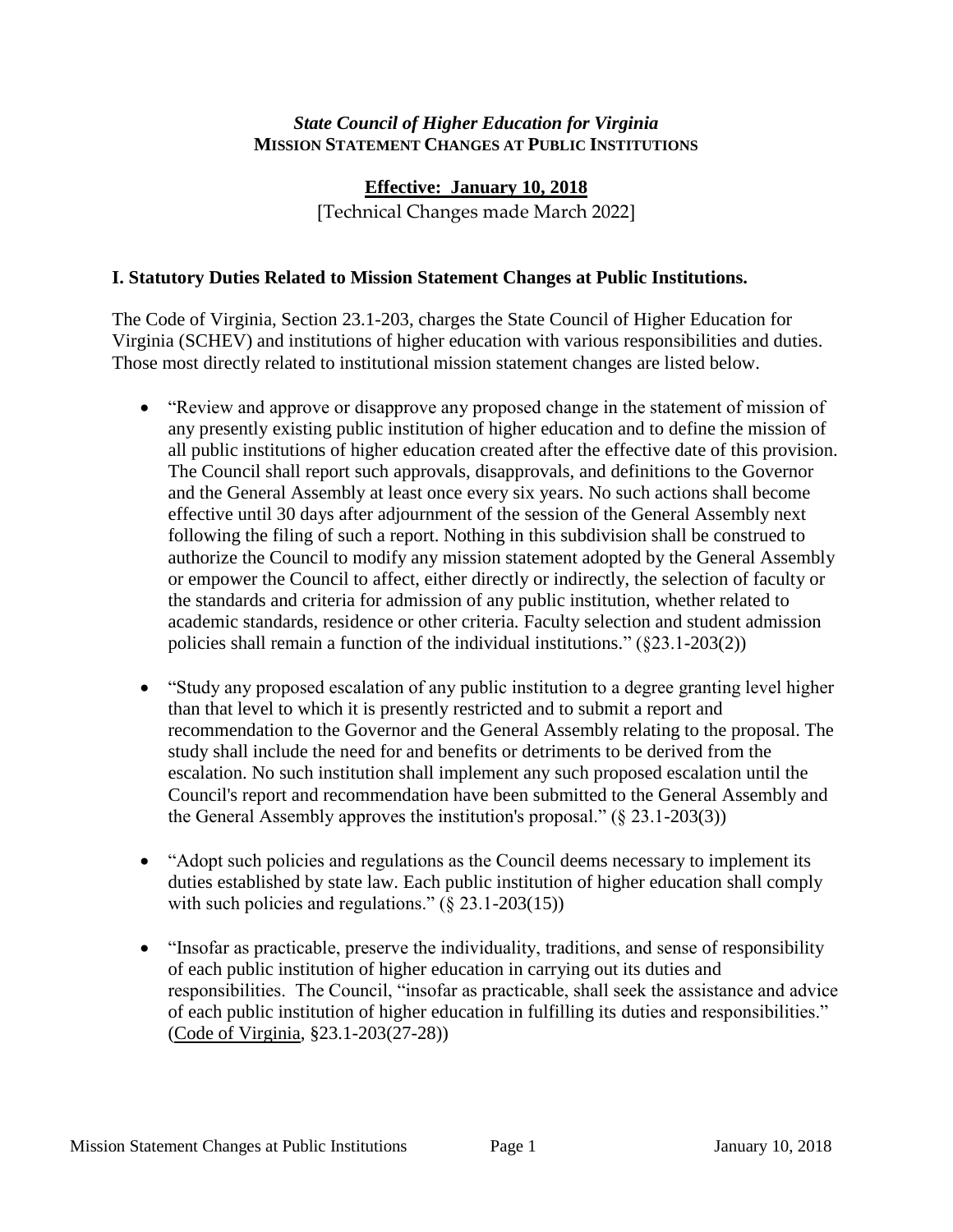The Council has established the following policies and procedures related to mission statement changes at public institutions in its obligation "to advocate for and promote the development and operation of an educationally and economically sound, vigorous, progressive, and coordinated system of higher education in the Commonwealth...." (Code of Virginia, § 23.1-200)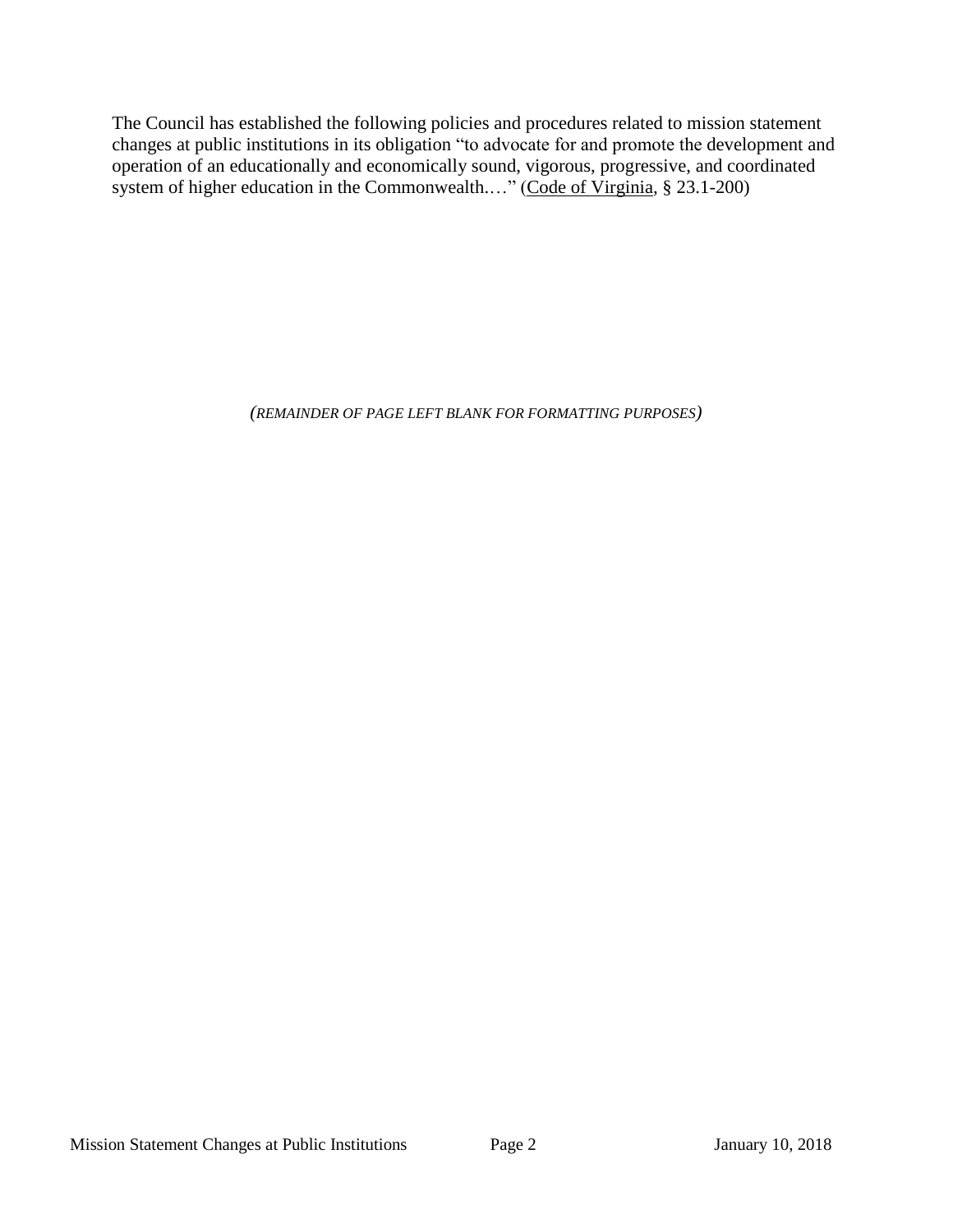#### **II. Policy Statements on Mission Changes at Public Institutions**

## **A. Overview**

To ensure that the Council is duly apprised of any proposed change in the statement of mission, the Council recognizes the following distinctions. **Note:** The following distinctions are applicable to modification, expansion, and a new mission statement.

- 1. Types of Mission Changes
	- a. *"Modification"* a change to the text of the mission statement, proposed solely for revisions for clarity and grammar, rephrasing (e.g., minor word changes), editorial changes, and restatement that would not alter the institution's nature/character, purpose/function, type, and degree levels offered or curricular offerings.
	- b. *"Expansion"* a change to the text of the mission statement including the addition of language, proposed solely to expand the institution's focus (e.g. to increase research or outreach efforts), that would not alter the institution's nature/character, purpose/function, type, and degree levels offered or curricular offerings.
	- c. *"New"* a substantive change to the current mission statement that results in a new mission that would alter the institution's nature/character, purpose/function, type, or degree levels offered or curricular offerings (e.g., adding medical education or changing the focus from undergraduate education to graduate education).
- 2. Levels of Required State Action
	- a. *SCHEV Staff Must Review and Approve*: any proposed "modification" to a statement of mission (see **Operational Definitions** below).
	- b. *Council Must Review and Approve or Disapprove*: any proposed change in the statement of mission determined as an "expansion" or "new" mission statement (see **Operational Definitions** below). For a substantive change resulting in a "new" mission, Council's review and "preliminary" approval is required. Preliminary approval is a mandatory step and occurs prior to approval from the institution's Board of Visitors. During the preliminary period, the institution shall provide any supplemental documentation requested (see **Operational Definitions** below).
	- c. Council delegates approval of individual community college mission statement changes to the State Board for Community Colleges. Provisions of this policy shall apply to the Virginia Community College System as a whole.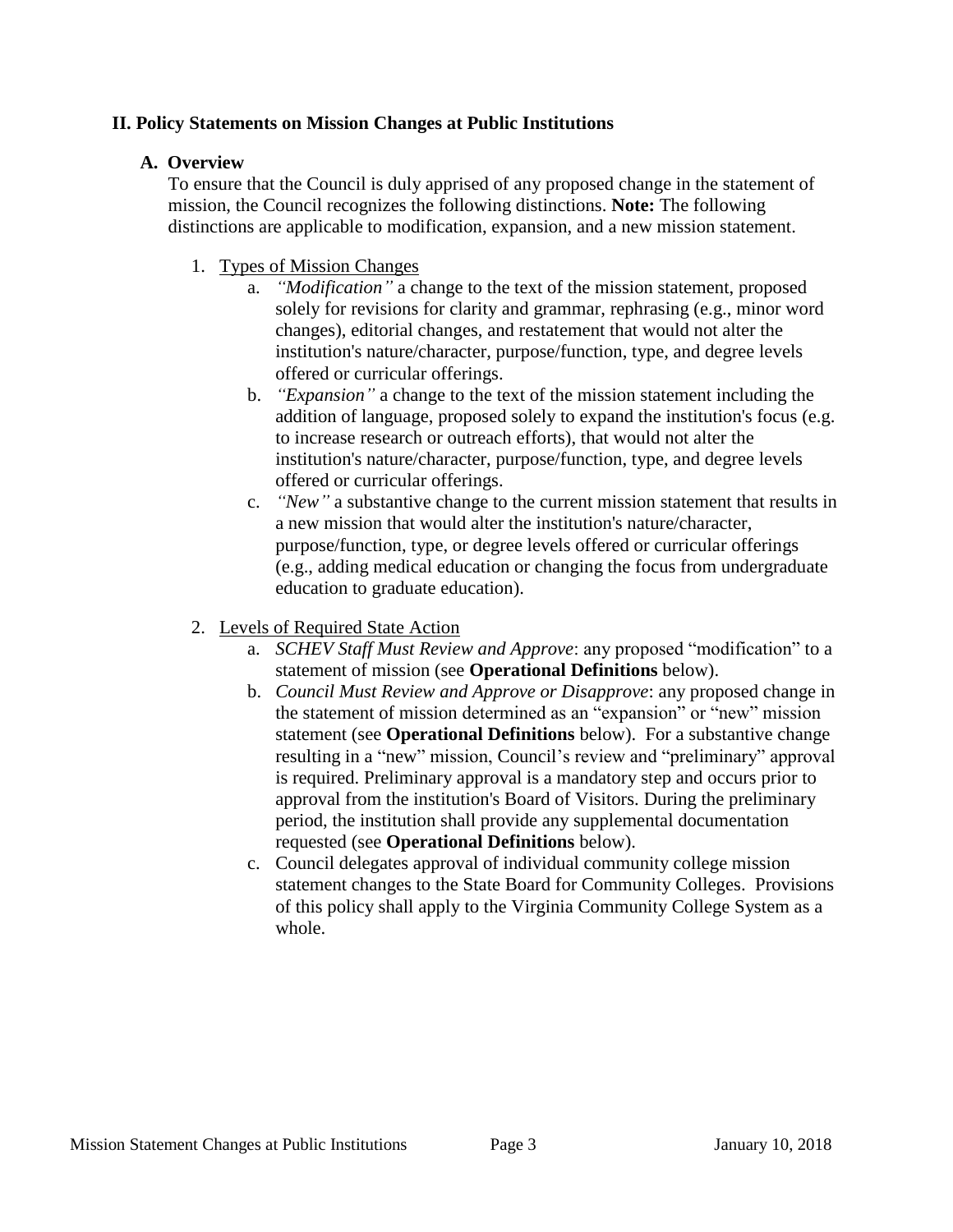#### **B. Operational Definitions of Key Terms**

"Mission Change": a change in the statement of mission—modification, expansion, or new —of any presently existing public institution of higher education.

"Modification": a change in the statement of mission proposed solely to restate, clarify, change grammar, or make an editorial change that would not alter the institution's nature/character, purpose/function, type, or degree levels offered or curricular offerings and would be executable within currently authorized funds.

"Expansion": a change in the statement of mission proposed solely to expand services currently offered by the institution that would not alter the institution's nature/character, purpose/function, type, or degree levels offered, or curricular offerings and would be executable within currently authorized funds. Terms such as "globalization" and "international" may be added to the mission to expand the institution's outreach.

"New": a substantive change in the statement of mission which creates a new statement of mission that would alter the institution's nature/character, purpose/function, type, or degree levels offered or curricular offerings and may or may not be executable within the currently authorized funds. The addition of new discipline areas (e.g., medicine, graduate-level research, law) would typically result from a "new" mission.

"Preliminary" Review/Approval: an action by the Council authorizing a public, fouryear institution to conduct a study to change the mission. A preliminary review must address, clearly and completely *new areas of curricular offerings* (e.g., medicine), *change in the character and purpose* of the institution, a *change in primary focus* (e.g., undergraduate education to graduate education), *issues of need* and, issues of costs (e.g., any action that will ultimately require either the purchase, construction or receipt (as donation) of one or more buildings to support curricular offerings). A request for such an approval is a *required* step that allows an institution to seek state (Council) input and permission to continue planning before it receives Board of Visitors approval, expends significant resources, or enters into binding contracts/agreements. The required documentation is detailed in Part III and IV of Council's "Proposal for Mission Statement Change" form, which appears at the end of this document.

## **C. Mission Changes**

1. Background

The Council recognizes distinctions among modification, expansion, and new missions for proposed change in the statement of mission (see **Operational Definitions** above). This distinction is intended to clarify and streamline the approval process for public institutions' mission changes. As a result, while the Council will continue formally to approve all institutional mission changes, SCHEV staff have been delegated the responsibility and authority to review and approve a proposed "modification" in the statement of mission. An expansion of a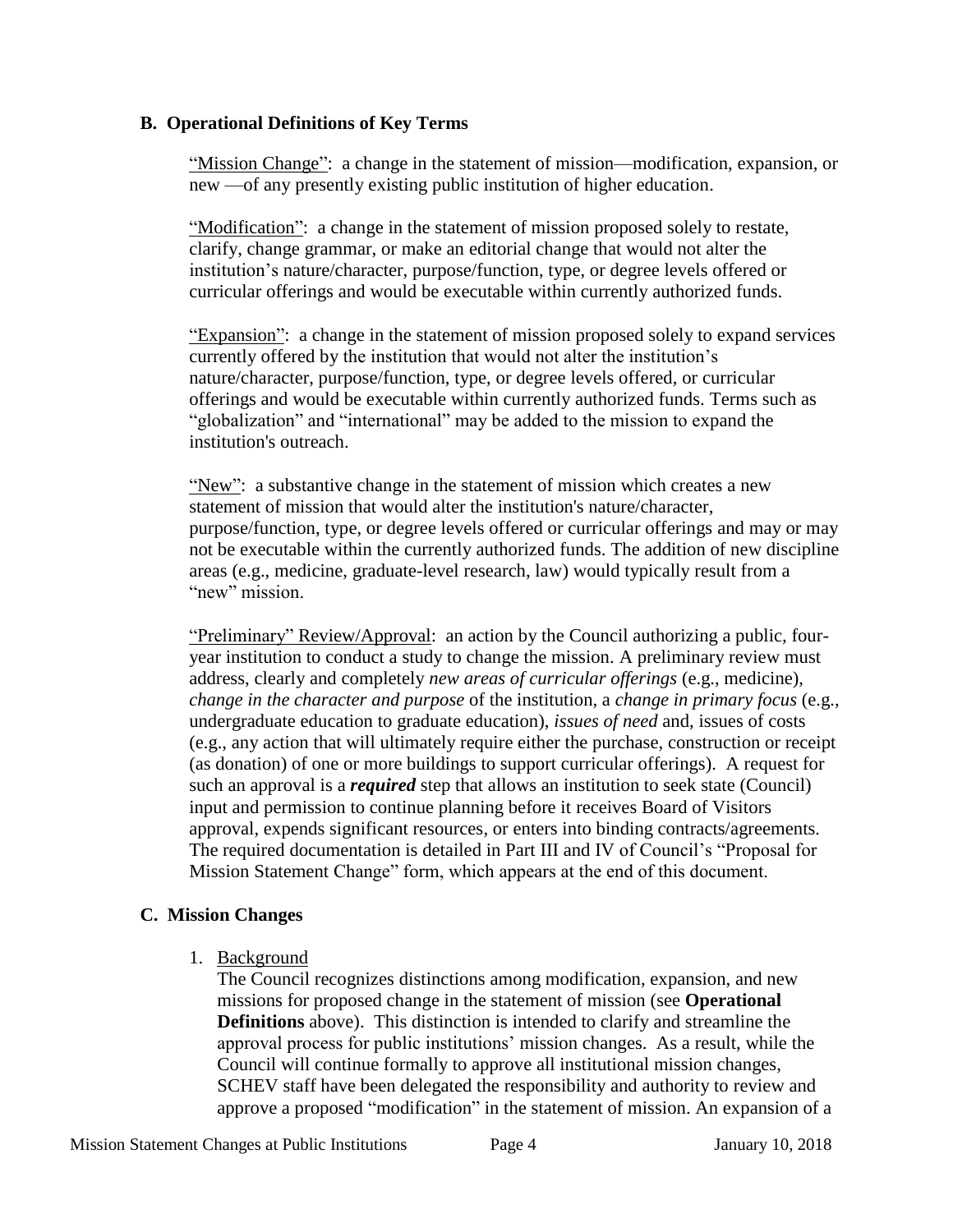mission statement or a new mission must be approved by the Council. "Modification" and "expansion" changes to the mission statement must be approved by the institution's Board of Visitors prior to formal submission to SCHEV. All changes to the mission statement must be submitted to SCHEV staff using the guidelines, instructions, and forms contained herein.

2. "Modification"

If SCHEV staff concurs with a public institution's determination that a proposed change in the statement of mission fits the definition of a "modification" (see **Operational Definitions** above), the Council delegates responsibility for the review and approval of such a change to SCHEV staff. SCHEV staff will respond within 60 calendar days of receipt of written request of a proposed "modification" in the statement of mission.

3. "Expansion"

If SCHEV staff and/or a public institution determine(s) that a proposed change in the statement of mission fits the definition of an "expansion" change (see **Operational Definitions** above), the institution shall seek Council approval of the proposed change in accordance with these policies and procedures.

Within 60 calendar days of receipt of a written request for a proposed "expansion" change in the statement of mission, SCHEV staff shall prepare a report and recommendation for Council action on the proposed change.

4. "New"

If SCHEV staff and/or a public institution determine(s) that a proposed change in the statement of mission constitutes a "new" mission statement, the institution shall seek Council approval of the proposed change in accordance with this policy and procedures.

When a proposed change in the statement of mission involves a "new" mission, Council shall consider the proposal for "preliminary" review and approval. The preliminary review allows an institution to seek state (Council) input and approval prior to final approval by the institution's Board of Visitors and to continue planning before it expends significant resources or enters into binding contracts/agreements.

## **D. Policies Relevant to All Mission Changes**

- 1. Public institutions shall inform SCHEV staff in writing of any proposed change in the statement of mission. **All changes in the statement of mission must be submitted for Council consideration and approval prior to initiation and no such actions shall become effective until 30 days after adjournment of the session of the General Assembly next following the filing of such a report.**
- 2. The Council does not possess the authority to disapprove a statement of mission authorized by the General Assembly.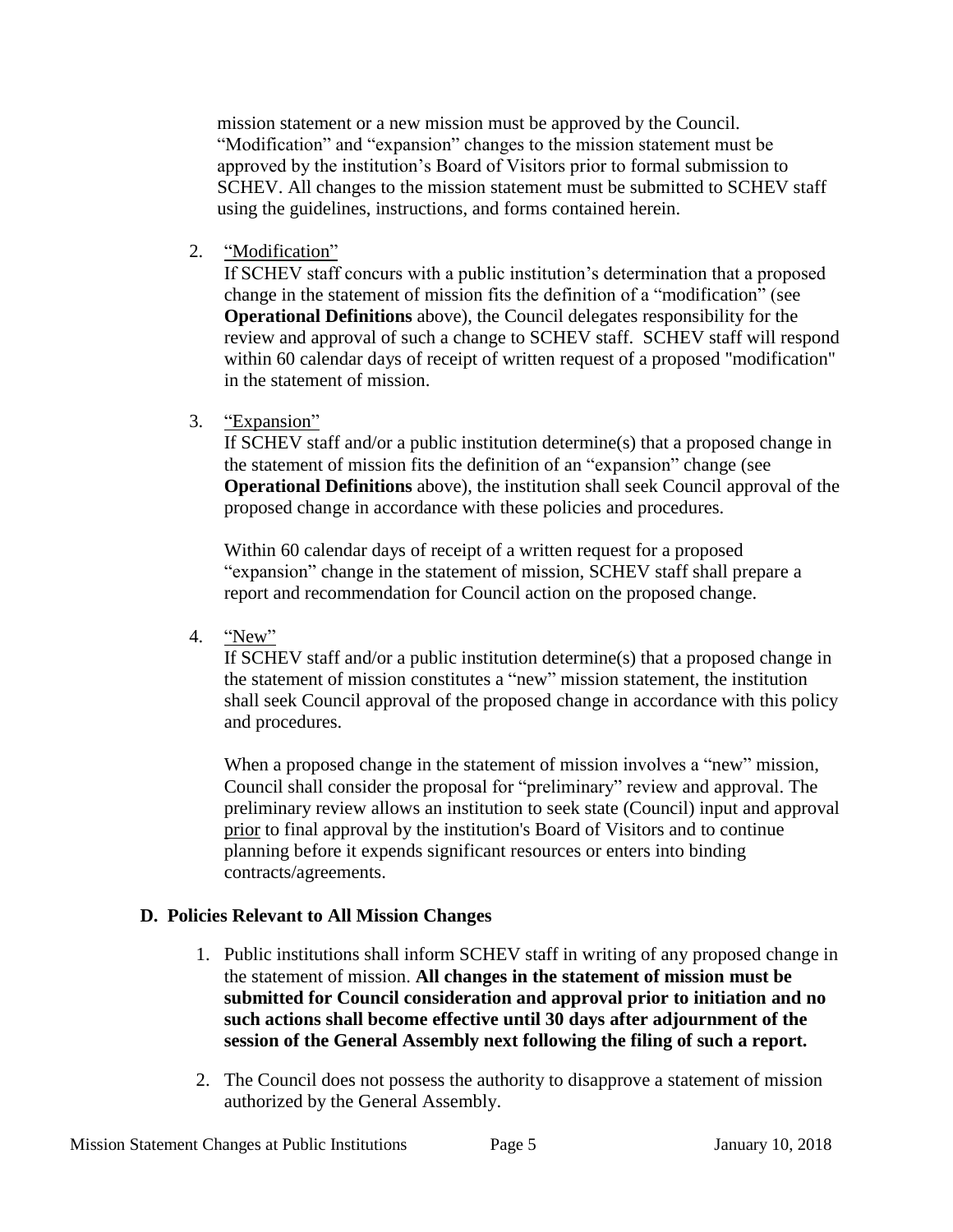- 3. Approval of a change in the statement of mission does not obligate the Council to support capital or operating requests in excess of the amounts provided in the institution's current appropriation.
- 4. If a change in the statement of mission is intended or implied in a request for a new academic degree program or an organizational change, the mission statement change must be approved prior to initiation of the degree program or the organizational change. Council action on a proposed change in the statement of mission must occur prior to approval of action on a new degree program or organizational change.
- 5. In accordance with the criteria of the Commission on Colleges of the Southern Association of Colleges and Schools (SACS) as well as specialized and/or professional accrediting bodies, a change in the statement of mission may constitute a "substantive change" of which an institution must inform its accreditor(s).

## **III. Procedures for Submission of Proposals for Mission Changes**

## **A. General Guidelines for Mission Changes (Modification, Expansion, New)**

- 1. Proposals to modify or expand a statement of mission must be submitted to Council at least 10 months prior to the date of proposed change and in accordance with these policies and procedures. "Modification" and "expansion" changes to the mission statement must be approved by the institution's Board of Visitors prior to formal submission to SCHEV.
- 2. Proposals to "modify" a statement of mission shall be submitted via the attached forms. All requests must include:
	- A cover letter from the president outlining the proposed change;
	- SCHEV's Mission Change Cover Sheet and Part III form;
	- A detailed narrative explaining the mission change to include rationale, justification, and impact on resources;
	- Text of current and proposed mission statement;
	- Impact on academic units, on and off-campus;
	- Impact on academic programs and curricular offerings;
	- Impact on resources;
	- Additional supplemental documentation as needed.

The proposal document shall include sufficient information to document that the proposed change fits the definition of "modify" and thus can be approved at the staff level. The detailed narrative is submitted in a document separate from the cover letter. SCHEV staff reserves the right to request additional information to evaluate a proposed change.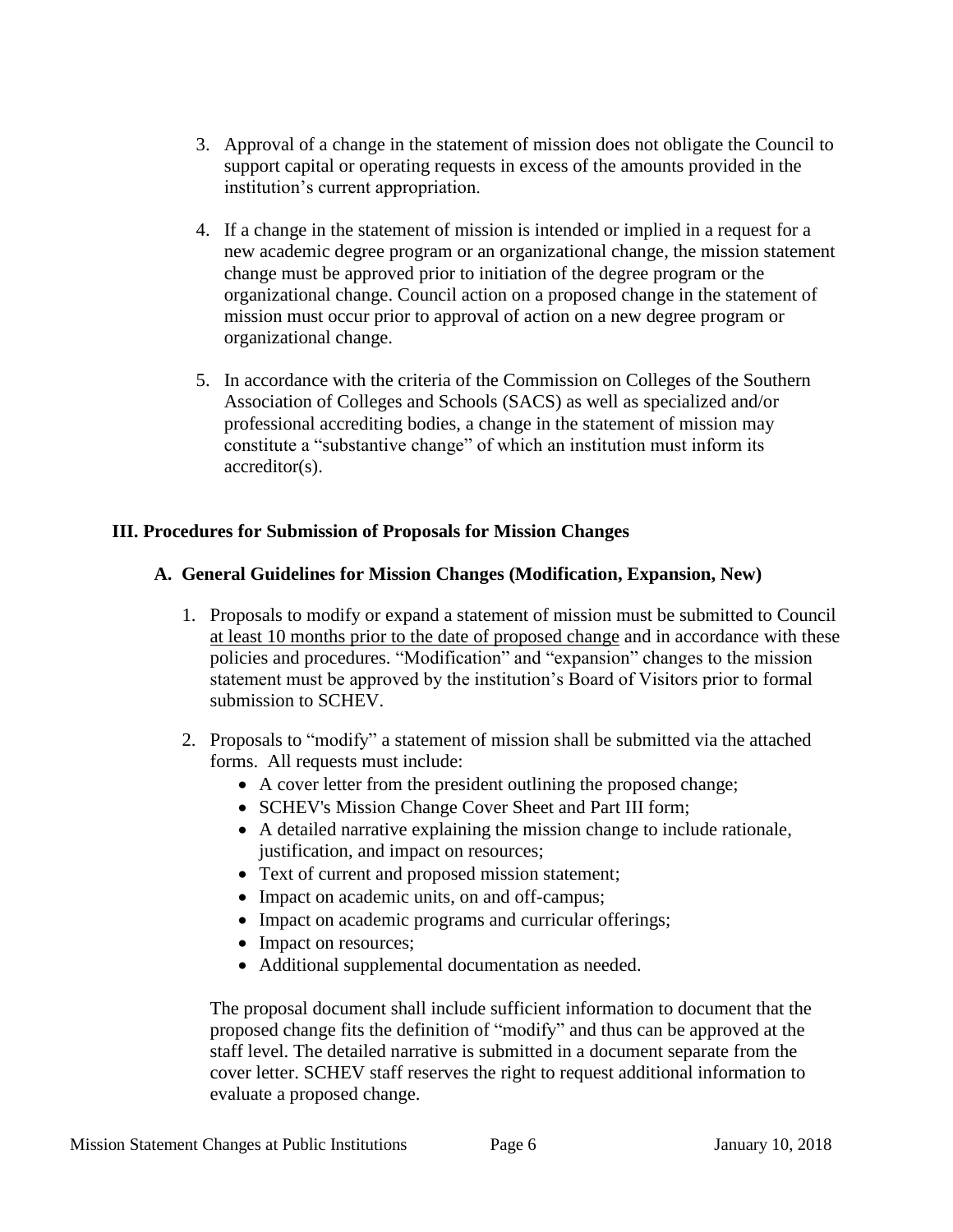- 3. Proposals for "expansion" of a statement of mission may be submitted via the attached forms. All requests must include:
	- A cover letter from the president outlining the proposed change;
	- SCHEV's Mission Change Cover Sheet and Part I and Part III forms;
	- A detailed narrative explaining the mission change to include rationale, justification, and impact on resources;
	- Text of current and proposed mission statement;
	- Impact on academic units, on and off-campus;
	- Impact on academic programs and curricular offerings;
	- Impact on resources;
	- Additional supplemental documentation as needed.
- 4. Proposals for a "new" statement of mission must be submitted prior to final approval by the institution's Board of Visitors and at least10 months prior to the date of proposed change. Proposals may be submitted via the attached forms and constitute the preliminary review. All requests must include:
	- A cover letter from the president outlining the proposed change;
	- SCHEV's Mission Change Cover Sheet and Part I, Part II, and Part III forms;
	- A detailed narrative explaining the mission change to include rationale, justification, and impact on resources;
	- Text of current and proposed mission statement;
	- Impact on academic units, on and off-campus;
	- Impact on academic programs and curricular offerings;
	- Impact on resources;
	- Additional supplemental documentation as needed.

Proposal documents shall include sufficient information to document that the proposed change fits the definition of "expansion or new." The detailed narrative is submitted in a document separate from the cover letter. SCHEV staff reserves the right to request additional information to evaluate a proposed change.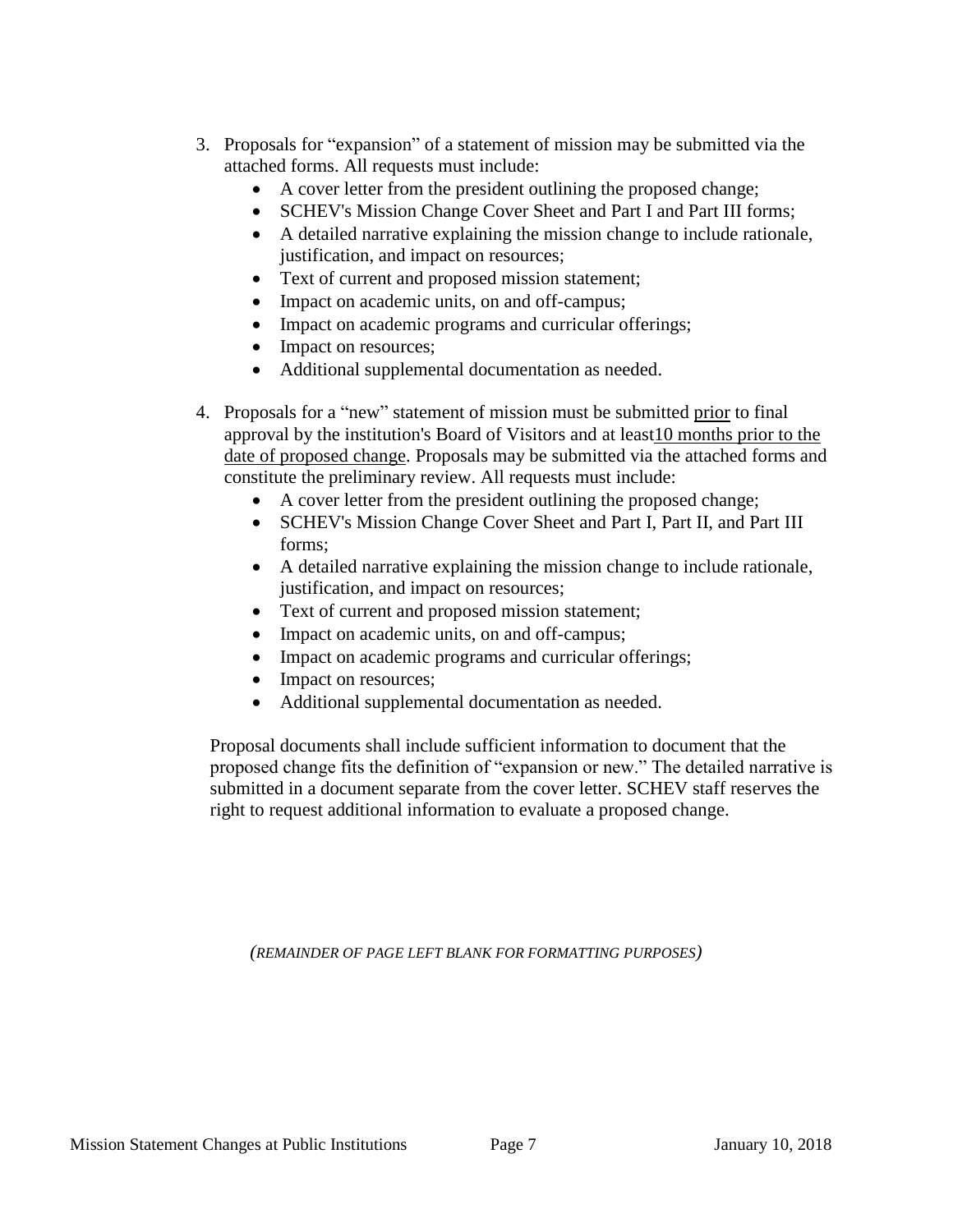## **B. Specific Instructions for Mission-Change Proposals (Modification, Expansion, New)**

## **1. Proposal Format**

- Use Microsoft Word Times New Roman 12 or Arial Font for all text including appendix cover pages and page numbers. At minimum, foot notes should be in TNR 10 Font. All citations must utilize APA format
- Use one inch margins and single space between narrative text.
- Number all pages of the document. Number appendices or attachments separate from the main document. Appendices/attachments are paginated separately.
- Provide a Table of Contents.
- Print one-sided. Print documents from the Word document format—do not print documents from the PDF.
- Use only SCHEV official forms edited SCHEV forms will not be accepted. Use SCHEV category headings when provided within this document.
- Include support documentation (e.g., cited documents, study documents) in a labeled appendix. Non-word documents are to be scanned for inclusion in the appendix of the electronic copy, if applicable.
- Use a clip—please do not bind materials.
- For formal submissions, send two hard copies of the documentation. One document must contain an original signature on the cover letter and SCHEV's "Proposal for Mission Change Cover Sheet," and the "Part III" form. Electronic signatures will not be accepted.
- Address all proposal correspondence to the Director of Academic Affairs. Submit two hard copies. An electronic copy on CD or flash drive is submitted upon final approval. Address all envelopes/packages to Administrative Assistant, Academic Affairs and Planning.

**Note:** No electronic copy is submitted for modified and expanded mission changes.

• For draft documents, submit one hard copy labeled (watermark) "draft." Include a completed SCHEV Mission Statement Change Cover Sheet. Include a cover note from the SCHEV liaison that indicates the nature of the submission and, the liaison's contact information (name, telephone number, and email address).

## **All requests that require institutional Board of Visitors (BOV) approval must be formally submitted to SCHEV within one year of the BOV approval date.**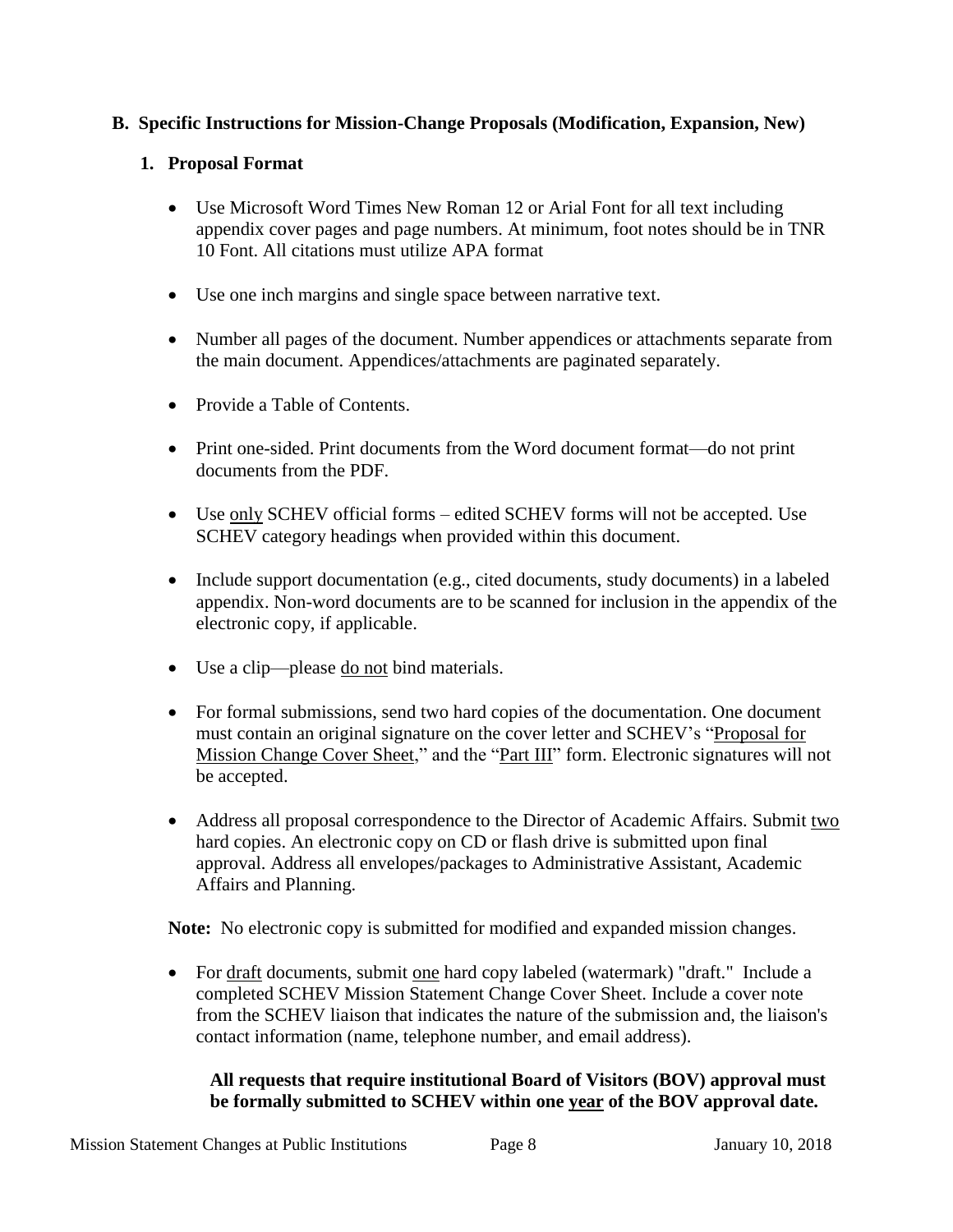#### **2. Proposal Requirements, Components, and Forms**

Proposals for mission statement changes must include the following components: (i) a cover letter signed by the president or chief executive officer; (ii) a "Mission Change Cover Sheet"; (iii); a table of contents; and (iv) a narrative to explain the proposed change.

## **i) Letter from the President or Chief Executive Officer**

A letter signed by the president or chief executive officer must accompany the proposal for mission statement changes. The letter must:

- indicate the institution's legal name, indicate the nature of the request, the proposed effective date, and the BOV approval date. BOV approval is required for all mission changes.
- provide a description the change;
- indicate the impact of the change on academic units;
- indicate the impact of the change on academic programs;
- describe the institution's commitment to the change in terms of resources (e.g., personnel, faculty, financial, and physical resources);
- describe funding plans for the change, including specified items and amount of the funding. Include a description of what the institution will stop doing or do differently in order to fund the change, if applicable. Indicate the institution's ability to establish and support the change with existing resources. Indicate whether state support will be needed or not needed.;
- include contact information (name, title, email address, and telephone number) of person(s) other than the institution's president or chief executive officer who may be contacted regarding the mission statement change proposal.

## **ii) Mission Statement Change Cover Sheet**

The SCHEV Cover Sheet for Mission Statement Changes must be used to submit proposals for mission statement changes. The cover sheet must be signed and dated by the chief executive officer (see below).

## **iii) Table of Contents**

Provide a detailed table of contents. The table of contents should reflect the headings and page numbers of the primary document and the headings and page numbers, if paginated for the attachments. Attachments/appendix items are paginated separately from the primary document and from other attachments/appendix items.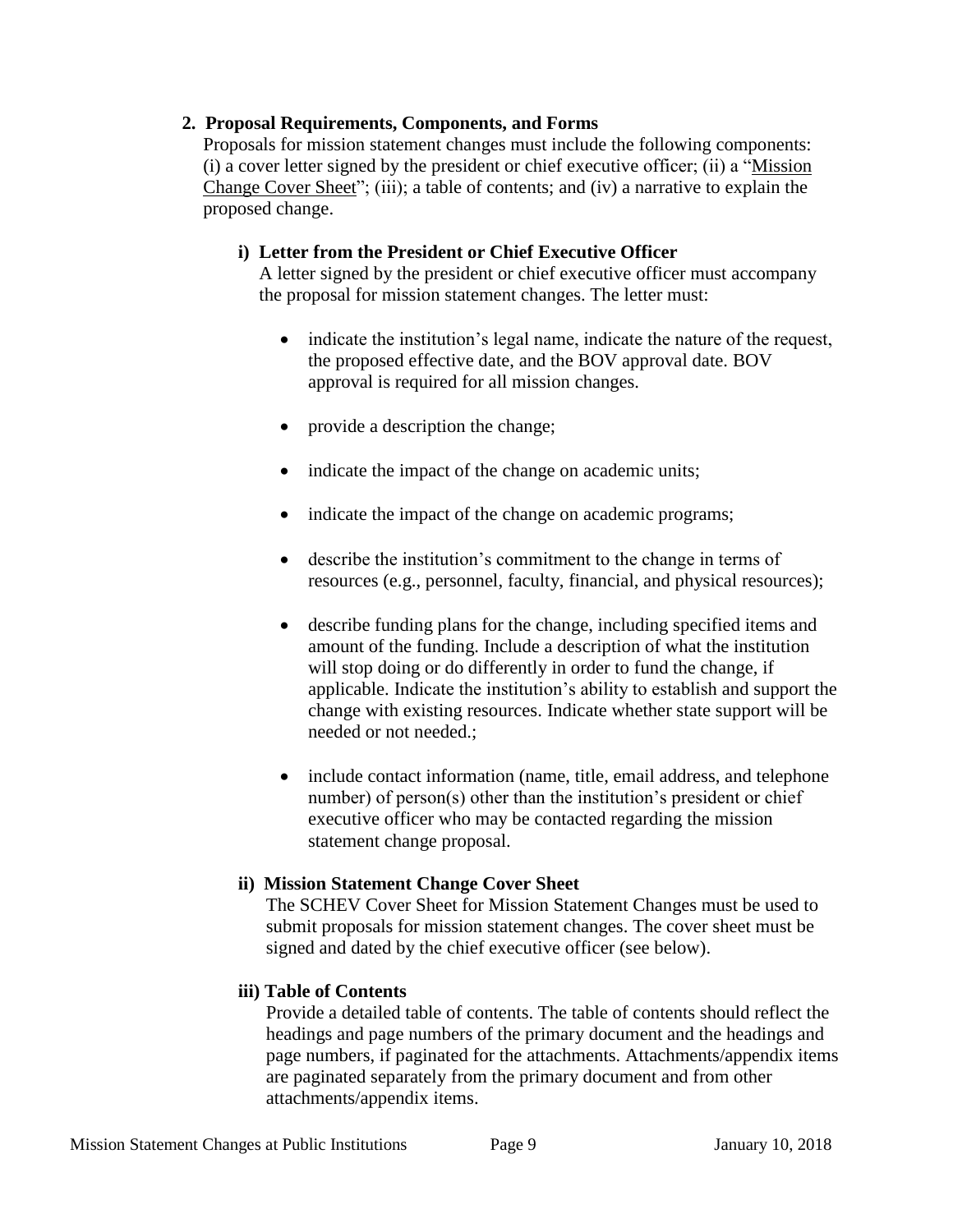## *STATE COUNCIL OF HIGHER EDUCATION FOR VIRGINIA* **PROPOSAL FOR MISSION STATEMENT CHANGE COVER SHEET**

| 1. Institution                                                                                                                                                                                                                                    |                                                                    |                                                                     |
|---------------------------------------------------------------------------------------------------------------------------------------------------------------------------------------------------------------------------------------------------|--------------------------------------------------------------------|---------------------------------------------------------------------|
| 2. Nature of Proposed Change (i.e., modify, expand, or new). Please indicate the change here.<br>Attach a detailed description of the change as a separate document. Attach copies of the<br>institution's current mission and resultant mission. |                                                                    |                                                                     |
| 3. Purpose of Proposed Change. Please indicate in a few words the reason for the change here or<br>simply indicate "See attached." Provide a detailed explanation of the rationale for the change<br>as a separate document.                      |                                                                    |                                                                     |
| 4. Type of Proposed Change (check one). Part III must be completed for any change.                                                                                                                                                                |                                                                    |                                                                     |
| <b>MODIFICATION</b><br>Please explain background for<br>change, text changes to<br>mission, and how the change<br>fits with the current academic<br>programming in a separate<br>document.                                                        | EXPANSION<br>Please complete and<br>submit Part I of this<br>form. | NEW<br>Please complete and<br>submit Part I and II of<br>this form. |
| 5. Date of last mission change (e.g., December 1, 2021):                                                                                                                                                                                          |                                                                    |                                                                     |
| 6. What was the nature of the last change?                                                                                                                                                                                                        |                                                                    |                                                                     |
| MODIFICATION                                                                                                                                                                                                                                      | EXPANSION                                                          | $NEW \vert$                                                         |
| 7. Date of Approval by the Board of Visitors for the proposed change. (REQUIRED)                                                                                                                                                                  |                                                                    |                                                                     |
| 8. Proposed Effective-Date of Mission Change. (e.g., December 1, 2021) (REQUIRED)                                                                                                                                                                 |                                                                    |                                                                     |
|                                                                                                                                                                                                                                                   |                                                                    |                                                                     |
|                                                                                                                                                                                                                                                   |                                                                    | Phone:                                                              |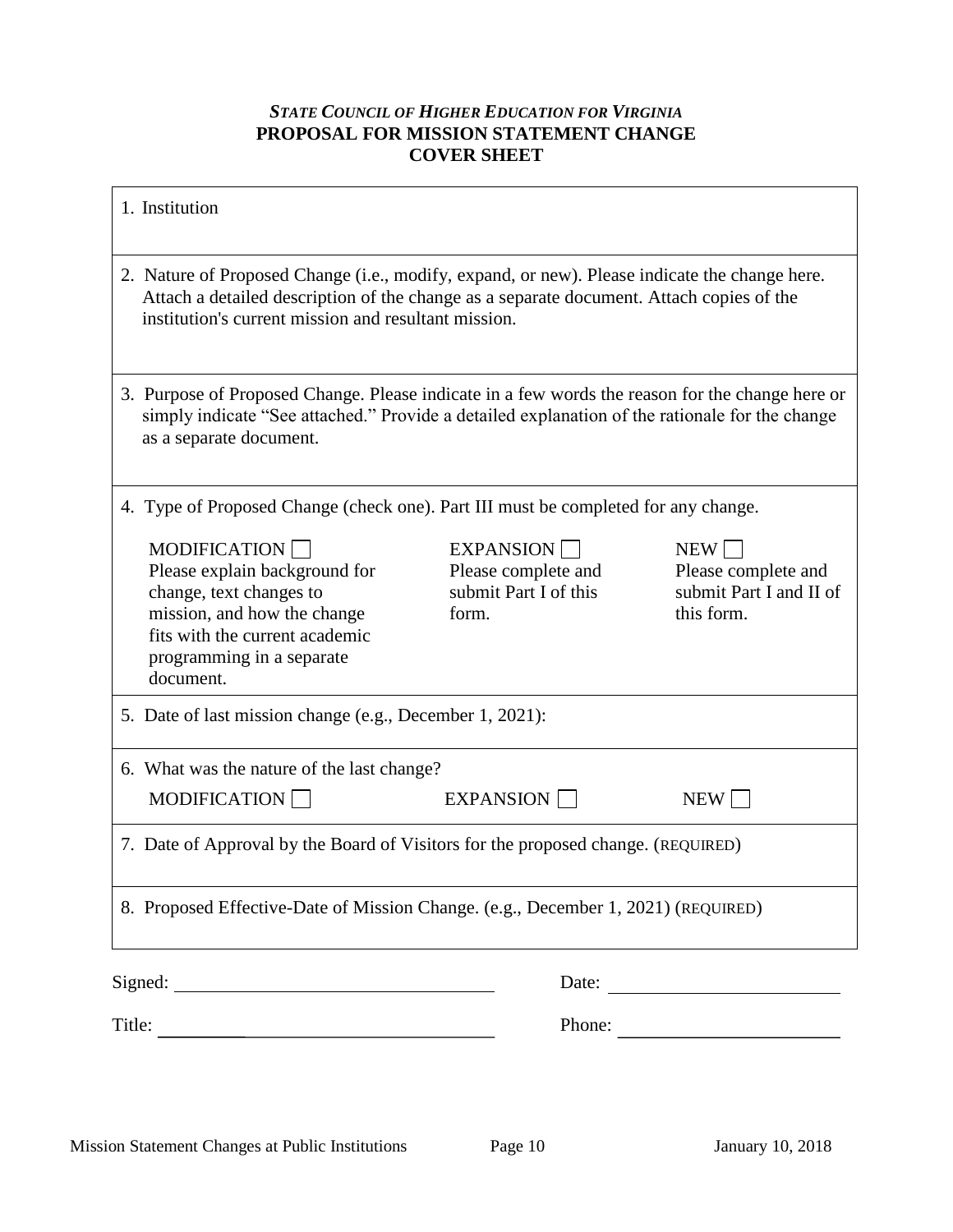#### **iv) Narrative Description**

Proposals for mission changes must include a detailed narrative description to address (at minimum) the areas and statements below. **Note:** The format for the proposal is **not** bulleted. A guide with the section headings to format the proposal can be found on page 13 of this document.

- Include a description of the nature of the proposed change.
- Provide a background narrative to succinctly summarize and describe the history of actions taken to determine whether a mission statement change should be requested. The narrative should describe referenced actions in chronological order. If any authorized campus committees (not Board of Visitors) approved the mission statement change, committee names and dates of approval should be indicated in each case. **Note:** the background narrative is not the rationale to justify the proposed mission statement change. Statements about the rationales or justifications for the proposed organizational change—including rationales adopted by decision-making committees or other bodies— should be communicated in the "rationale" section of the proposal.
- Indicate the purpose of the proposed mission statement change.
- Provide the current and proposed mission statement. Include a narrative to describe how the proposed change aligns change aligns with the definition of a modification, expansion, or new mission change.
- Include a detailed rationale to provide justification for the mission statement change. Include support documentation as an attachment/appendix when needed. Attachments/appendices should be referenced in the proposal document at the end of the rationale section.
- Indicate whether new academic units (departments, schools, colleges, divisions, or an off-campus site) will be proposed with the mission statement change. Indicate the name, location, and proposed effective date of the unit. **Note:** an organizational change proposal will be required.
- Indicate whether new academic programs (degrees and certificates) will be proposed with the mission statement change. List the academic programs and provide the designation level, program name, CIP code, and anticipated date of initiation. **Note:** a proposal for a new academic program will be required.
- Indicate the impacts on the institution's resources. Provide an explanation of the resources and a detailed description of the expenses needed for the mission statement change. Describe miscellaneous expenses needed for the change. Include a line-item budget to show the costs for paper products, promotional materials, website changes, and other specified items. Indicate whether the institution has adequate resources to support and maintain the mission statement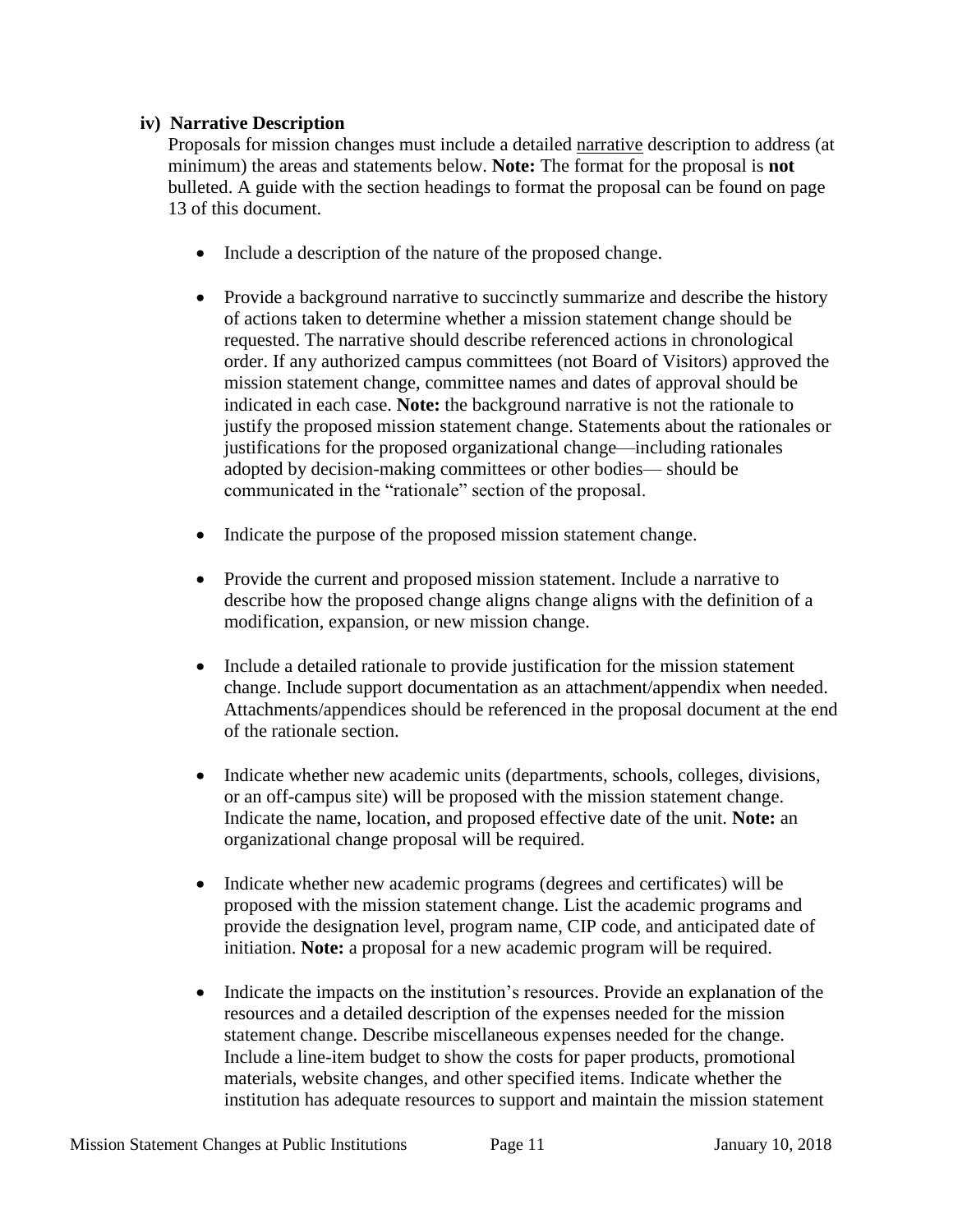change. Indicate whether state support will be needed or requested to support the proposed mission statement change.

Include additional supplemental documentation as needed.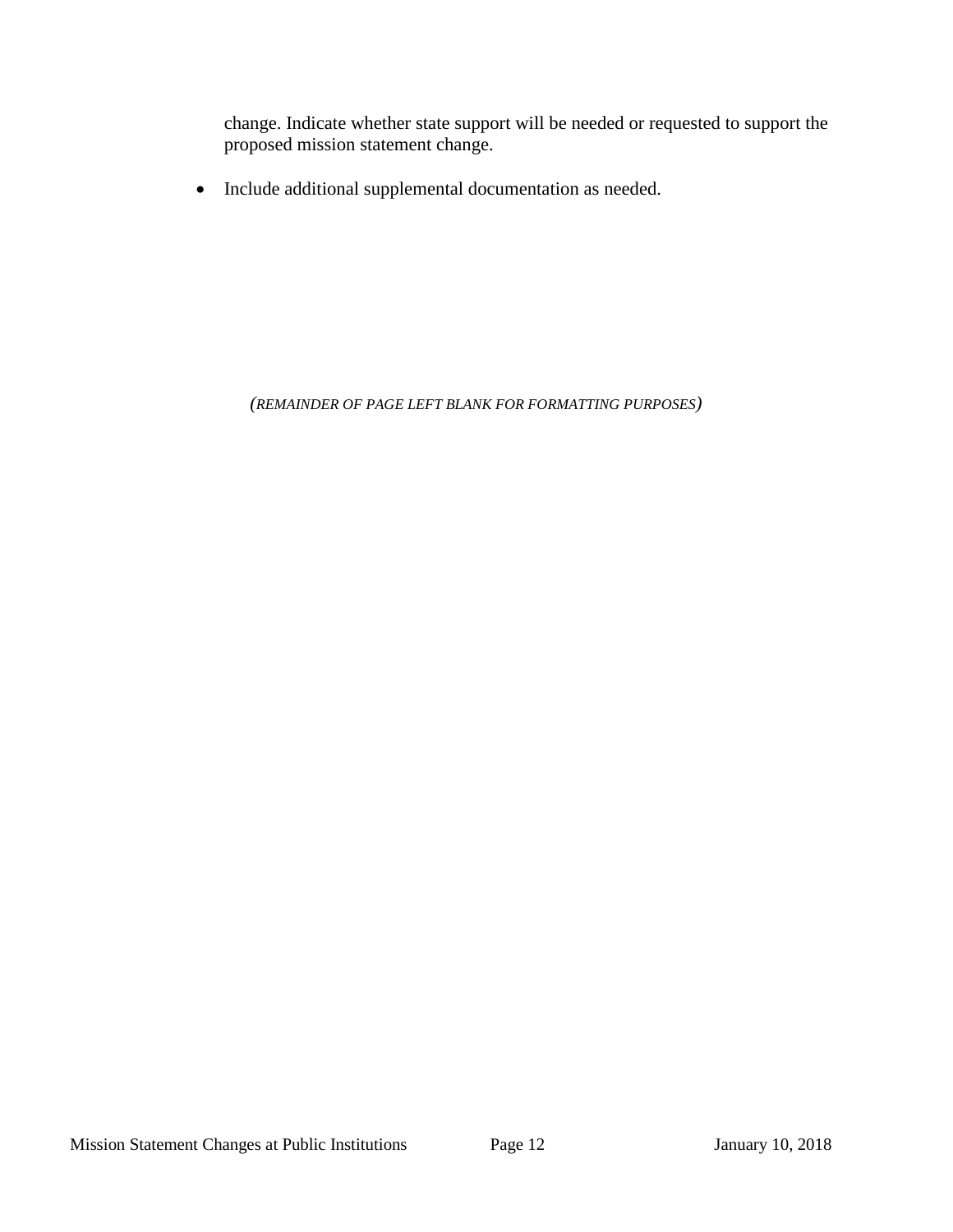#### **Format/order of section headings for proposals submitted to SCHEV**

This outline is provided for convenience and guidance in formatting mission change requests submitted to SCHEV. Key section headings are provided. The parenthetical information gives guidance for text/explanation narrative and is not included in the formal document. **Note:** Additional headings (e.g., accreditation) may be needed to provide additional information. Such headings should be included as needed. Specific requirements regarding format and content can be found on pages 6-8 and 11-12 of this document.

## **Institution**

(Legal Name)

# **Nature of Proposed Change**

(What change is proposed?)

# **Background**

(Provide a detailed succinct history of actions taken to determine whether a mission statement change should be requested. The narrative should describe referenced actions in chronological order and indicate dates or time frames, personnel, and what occurred. If any authorized campus committees (not Board of Visitors) approved the mission statement change, committee names and dates of approval should be indicated in each case. Note: background narrative is not rationale or justification for the mission statement change and does not include statements about the rationales or justifications. Such information is written in the rationale section of the proposal.)

# **Purpose of Proposed Change**

(Provide a statement to indicate the purpose of the change.)

# **Mission**

(Provide the current mission and the proposed mission statement. Describe how the change aligns with the definition of a modification, expansion, or new mission change. Denote text changes in a blue color.)

# **Rationale for Proposed Change**

(What are the reasons for the proposed change? Include a detailed narrative with support statements describing justification for the mission statement change. Provide conclusion statement(s) to indicate the effects/outcomes (why the change is needed) of the mission statement change if approved. Support documents should be included as appendix items, if needed.)

# **Academic Units**

(Describe the impact on academic units in association with or as a result of the mission statement change. Indicate whether academic units would be established, reorganized, or closed in association with or as a result of the mission statement change. List the academic units and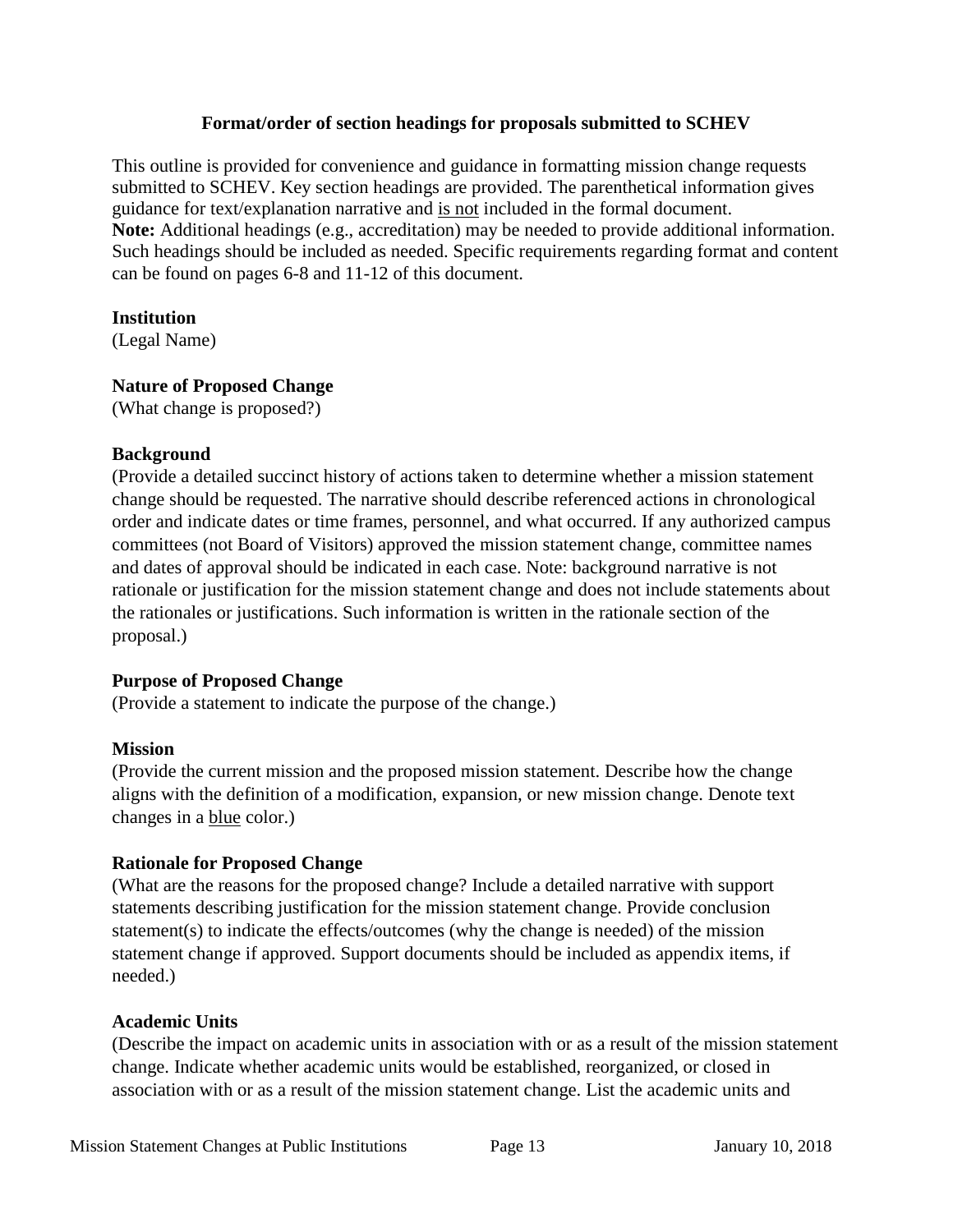provide the name, location, and proposed effective date. Additional information may be needed to describe any organizational changes.)

#### **Academic Programs**

(Describe the impact on academic programs in association with the mission statement change. Indicate whether academic programs will be developed and proposed in association the mission statement change. List the academic programs and provide the designation level, program name, CIP code, and anticipated date of initiation. Additional information may be needed to describe any academic program changes.)

## **Resources/Budget**

(Indicate whether the mission statement change will have an impact on the institution's resources. Provide a detailed explanation of any costs to change the mission statement. Include a line item budget to show the cost for each expense and indicate the total cost of expenses. Indicate whether the institution has adequate resources to establish and maintain the mission statement change. Indicate whether a request will be made or not made for state funding to support any changes associated with the proposed mission statement change.)

## **Attachments/Appendices**

(Include all referenced documents. When applicable, include Virginia General Assembly legislation and/or appropriation acts.)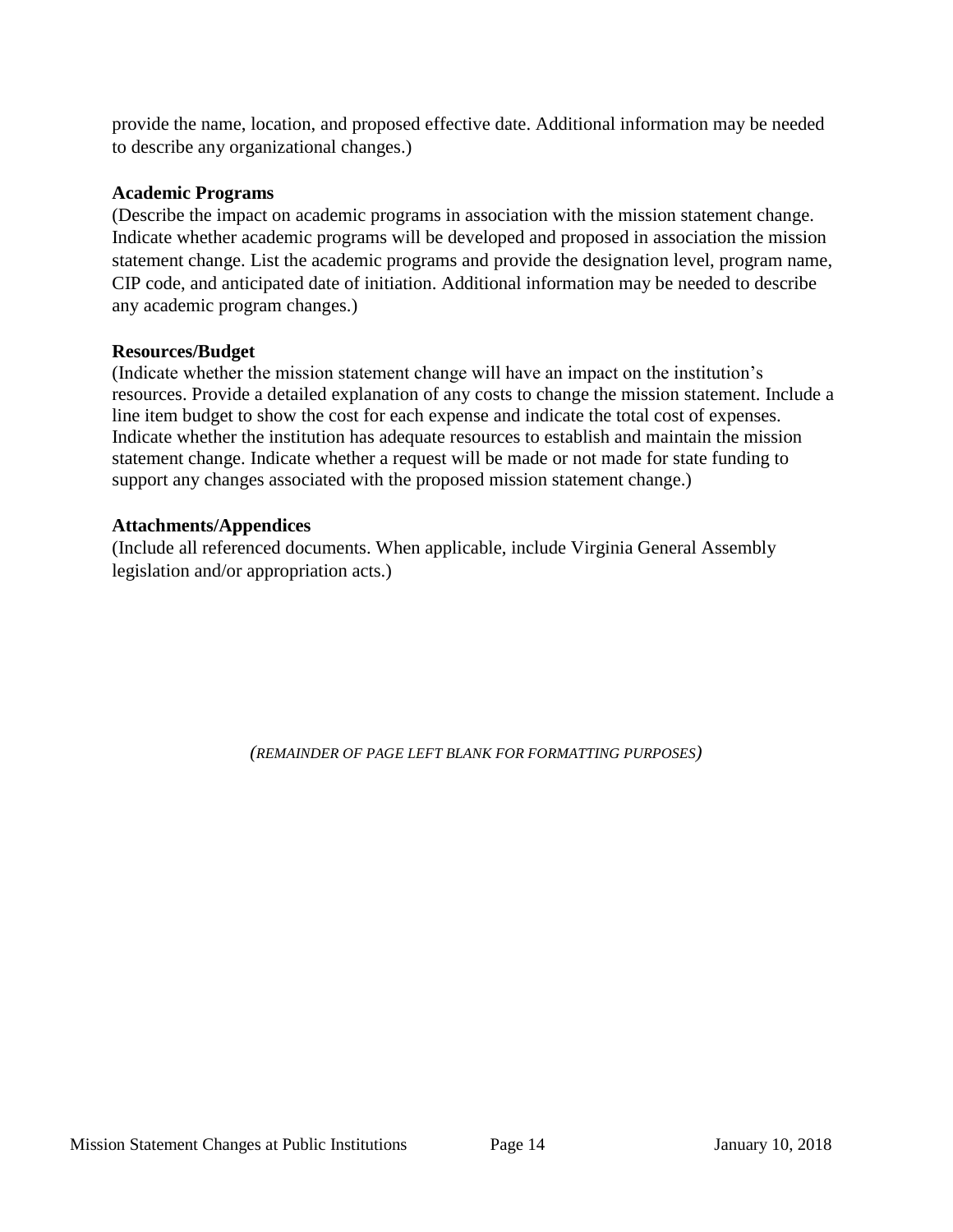## **Part I: Supplemental Information**

- 1. If a study was conducted to determine the feasibility of the proposed mission change, please summarize its findings and attach a copy of the full report. If no such feasibility study was conducted, summarize a needs assessment (the institution's need for the change and/or the needs of the Commonwealth) and attach a detailed description of the necessity for the proposed mission change.
- 2. Summarize here and attach a detailed description of the anticipated effect(s) of the proposed change on the institution's scope, curriculum, and budget. If the proposed change will involve the establishment of new academic programs (e.g., certificates, degree programs), summarize and attach a detailed description of new academic programs. A full proposal for new academic programs will accompany to the proposed change.
- 3. If the proposed mission change will involve the reorganization of an existing academic unit or the merger of two or more currently-separate units, summarize here and attach a detailed description of the impact of the change.
- 4. If the proposed change will involve the **establishment of a new academic unit or units** (e.g., department, school, college, institute), summarize here and attach a detailed description of new academic units and the anticipated operating costs, including costs of and number of administrative personnel, support personnel, faculty, and other costs and miscellaneous costs. Please discuss and describe whether the institution will be request new state appropriations.
- 5. Summarize here and attach a detailed description of the effect(s) of the proposed change on the state's system of higher education including state priorities.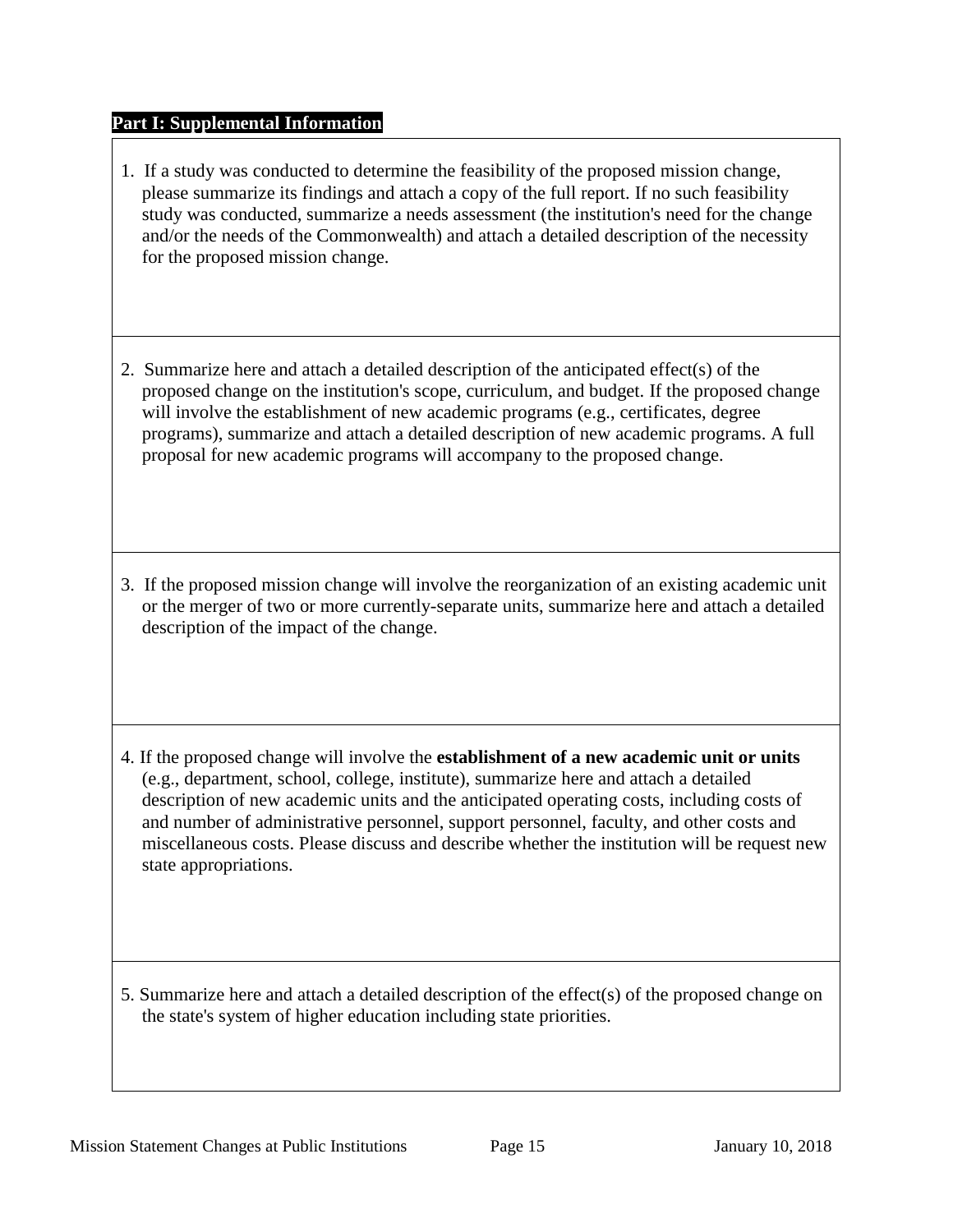#### **Part II: New Mission Information**

1. Summarize here and attach a detailed description of the institution's character and purpose including the institution's goals and the impact of the new mission on the character and purpose including the goals.

2. Summarize here and attach a detailed description of the institution's current functional emphasis instruction, research, or public service and the new functional emphasis, instruction, research, or public service.

3. Summarize here and attach a detailed description of the current and proposed Carnegie classification, degree levels offered, and relative emphasis given to undergraduate and graduate instruction.

4. If the proposed mission change will include an escalation to a degree-granting level higher than that level to which it is presently restricted, summarize here and attach a detailed description of the study conducted. The study must include the need for and benefits and/or detriments to be derived from the escalation.